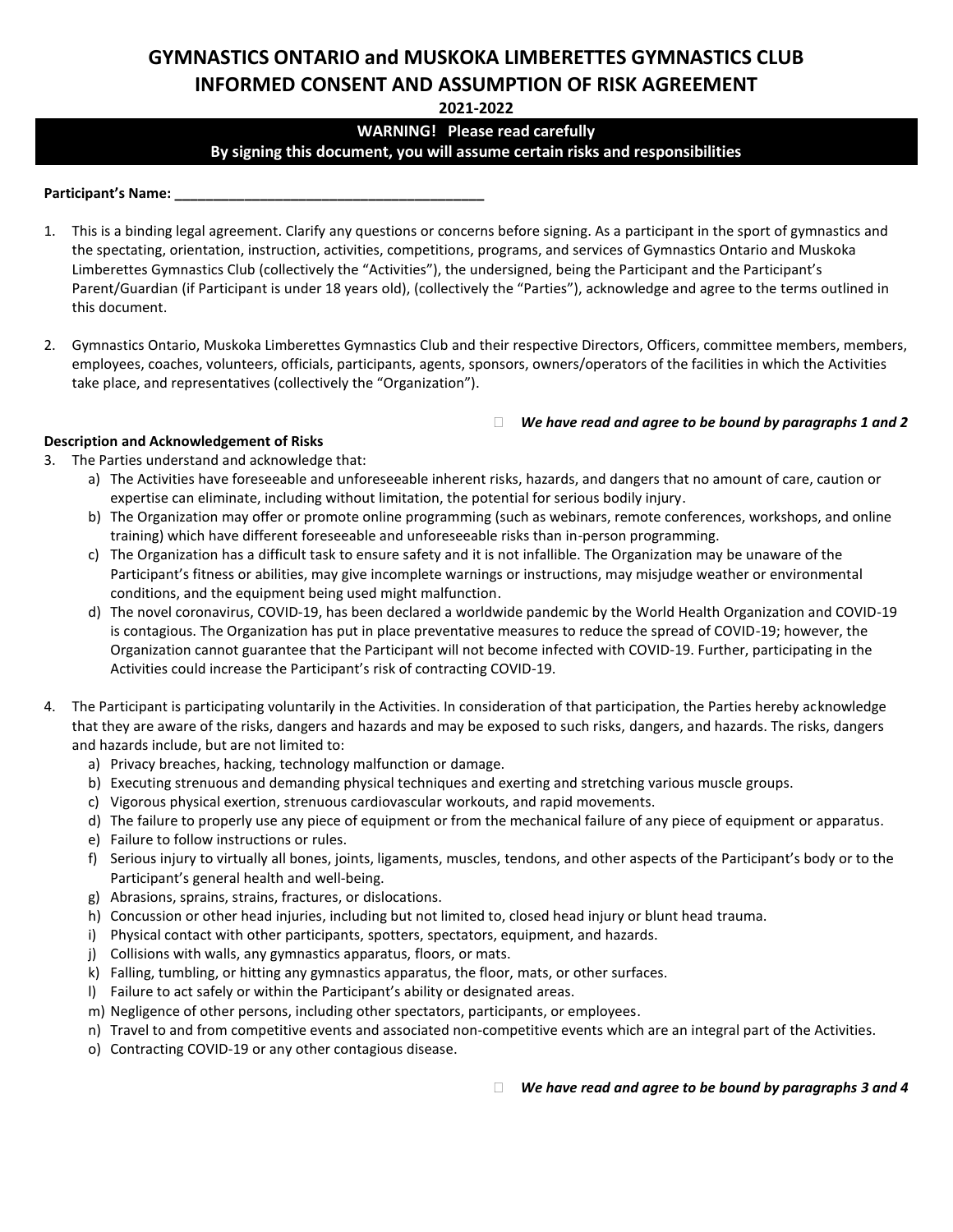## **Terms**

- 5. In consideration of the Organization allowing the Participant to participate in the Activities, the Parties agree:
	- a) That when the Participant practices or trains in their own space, the Parties are responsible for the Participant's surroundings and the location and equipment that is selected for the Participant.
	- b) That the Participant's mental and physical condition is appropriate to participate in the Activities and the Parties assume all risks related to the Participant's mental and physical condition.
	- c) That the Participant may experience anxiety while challenging themselves during the Activities.
	- d) To comply with the rules and regulations for participation in the Activities.
	- e) To comply with the rules of the facility or equipment.
	- f) The risks associated with the Activities are increased when the Participant is impaired, and the Participant will not participate if impaired in any way.
	- g) That COVID-19 is contagious in nature and the Participant may be exposed to, or infected by, COVID-19.
- 6. In consideration of the Organization allowing the Participant to participate, the Parties agree:
	- a) That the Parties are not relying on any oral or written statements made by the Organization or their agents, whether in brochure or advertisement or in individual conversations, to agree to participate in the Activities.
	- b) That the Parties understand and give permission to the Muskoka Limberettes to photograph the Participant for promotional purposes only with no monetary benefits.
	- c) That the Organization is not responsible or liable for any damage to the Participant's vehicle, property, or equipment that may occur as a result of the Activities; and
	- d) That this Agreement is intended to be as broad and inclusive as is permitted by law of the Province of Ontario and if any portion thereof is held invalid, the balance shall, notwithstanding, continue in full legal force and effect.

#### **Jurisdiction**

7. The Parties agree that in the event that they file a lawsuit against the Organization, they agree to do so solely in the Province of Ontario.

### *We have read and agree to be bound by paragraphs 5 to 7*

#### **Acknowledgement**

8. The Parties acknowledge that they have read this Agreement and understand it, that they have executed this Agreement voluntarily, and that this Agreement is to be binding upon themselves, their heirs, their spouses, parents, guardians, next of kin, executors, administrators and legal or personal representatives.

Name of Participant (print) Signature of Participant Date of Birth

\_\_\_\_\_\_\_\_\_\_\_\_\_\_\_\_\_\_\_\_\_\_\_\_\_\_\_\_\_ \_\_\_\_\_\_\_\_\_\_\_\_\_\_\_\_\_\_\_\_\_\_\_\_\_\_\_\_\_ \_\_\_\_\_\_\_\_\_\_\_\_\_

\_\_\_\_\_\_\_\_\_\_\_\_\_\_\_\_\_\_\_\_\_\_\_\_\_\_\_\_ \_\_\_\_\_\_\_\_\_\_\_\_\_\_\_\_\_\_\_\_\_\_\_\_\_\_\_\_\_ Name of Parent or Guardian (print) Signature of Parent or Guardian

Date

\_\_\_\_\_\_\_\_\_\_\_\_\_\_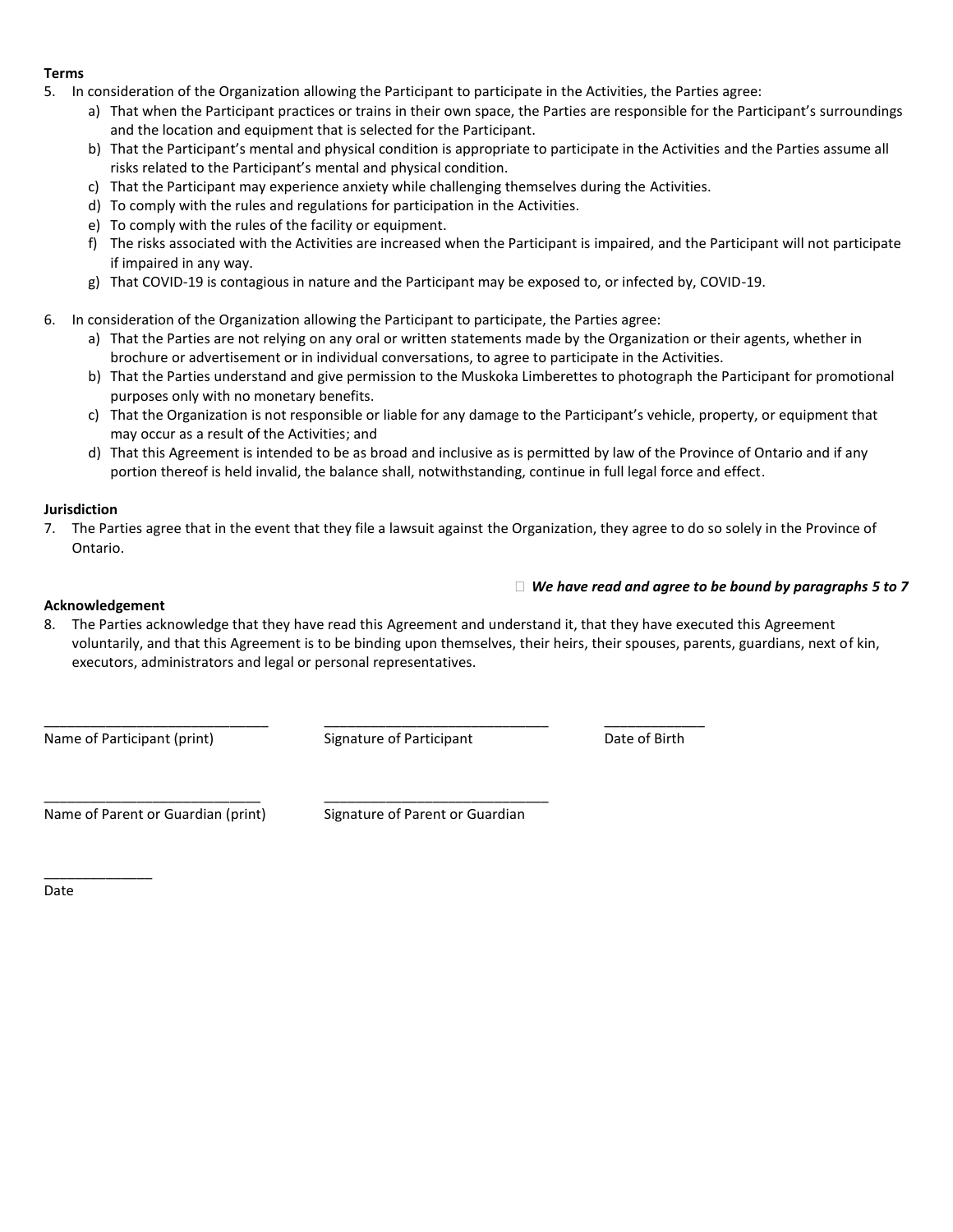#### **GYMNASTICS ONTARIO and MUSKOKA LIMBERETTES GYMNASTICS CLUB DECLARATION OF COMPLIANCE – COVID-19**

| Participant Name (print):                                                          |  |
|------------------------------------------------------------------------------------|--|
| Participant's Parent/Guardian<br>(if the participant is younger than 18 years old) |  |
| Email:                                                                             |  |
| Telephone:                                                                         |  |

WARNING!

#### ALL PARTICIPANTS ENTERING THE FACILITY MUST COMPLY WITH THIS DECLARATION

Gymnastics Ontario and Muskoka Limberettes Gymnastics Club (collectively the "Organization") require the disclosure of exposure or illness is in order to safeguard the health and safety of all participants and limit the further outbreak of COVID-19. This Declaration of Compliance will be kept safely, and personal information will not be disclosed unless as required by law or with your consent.

A participant (or the participant's parent/guardian, if the participant is younger than 18 years old) who is unable to agree to the terms outlined in this document is not permitted to enter the Organization's facilities or participate in the Organization's activities, programs, or services.

I, the undersigned being the participant named above and the participant's parent/guardian (if the participant is younger than 18 years old), hereby acknowledge and agree to the terms outlined in this document:

- 1) The novel coronavirus, COVID-19, has been declared a worldwide pandemic by the World Health Organization and COVID-19 is extremely contagious. The Organization has put in place preventative measures to reduce the spread of COVID-19 and requires all participants (or their parent/guardian, when applicable) to adhere to the compliance standards described in this document.
- 2) The participant has not been diagnosed with COVID-19. **OR** If the participant was diagnosed with COVID-19, the participant was cleared as noncontagious by provincial or local public health authorities more than 14 days prior to the date this Declaration of Compliance was signed.
- 3) The participant has not been exposed to a person with a confirmed or suspected case of COVID-19. However, if the participant was exposed to a person with a confirmed case of COVID-19, the date of exposure was more than 14 days prior to the date this Declaration of Compliance was signed.
- 4) The participant is attending or participating voluntarily and understands the risks associated with COVID-19. The participant (or the participant's parent/guardian, on behalf of the participant (when applicable) agrees to assume those risks, including but not limited to exposure and being infected.
- 5) The participant has not, nor has anyone in the participant's household, experienced cold or flu-like symptoms in the last 14 days (including fever, cough, sore throat, shortness of breach, respiratory illness, difficulty breathing).
- 6) If the participant experiences, or if anyone in the participant's household experiences, any cold or flu-like symptoms after submitting this Declaration of Compliance, the participant will immediately isolate and not attend any of the Organization's facilities, activities, programs or services until at least 14 days have passed since those symptoms were last experienced.
- 7) The participant has not, nor has any member of the participant's household, travelled to, or had a lay-over in any country outside Canada, or in any province outside of Ontario in the past 14 days. If the participant travels, or if anyone in the participant's household travels, outside the Province of Ontario after submitting this Declaration of Compliance, the participant will not attend any of the Organization's facilities, activities, programs or services until at least 14 days have passed since the date of return.
- 8) The participant is following recommended guidelines, including but not limited to, practicing physical distancing, trying to maintain separation of six feet from others, frequent handwashing, and otherwise limiting exposure to COVID-19.